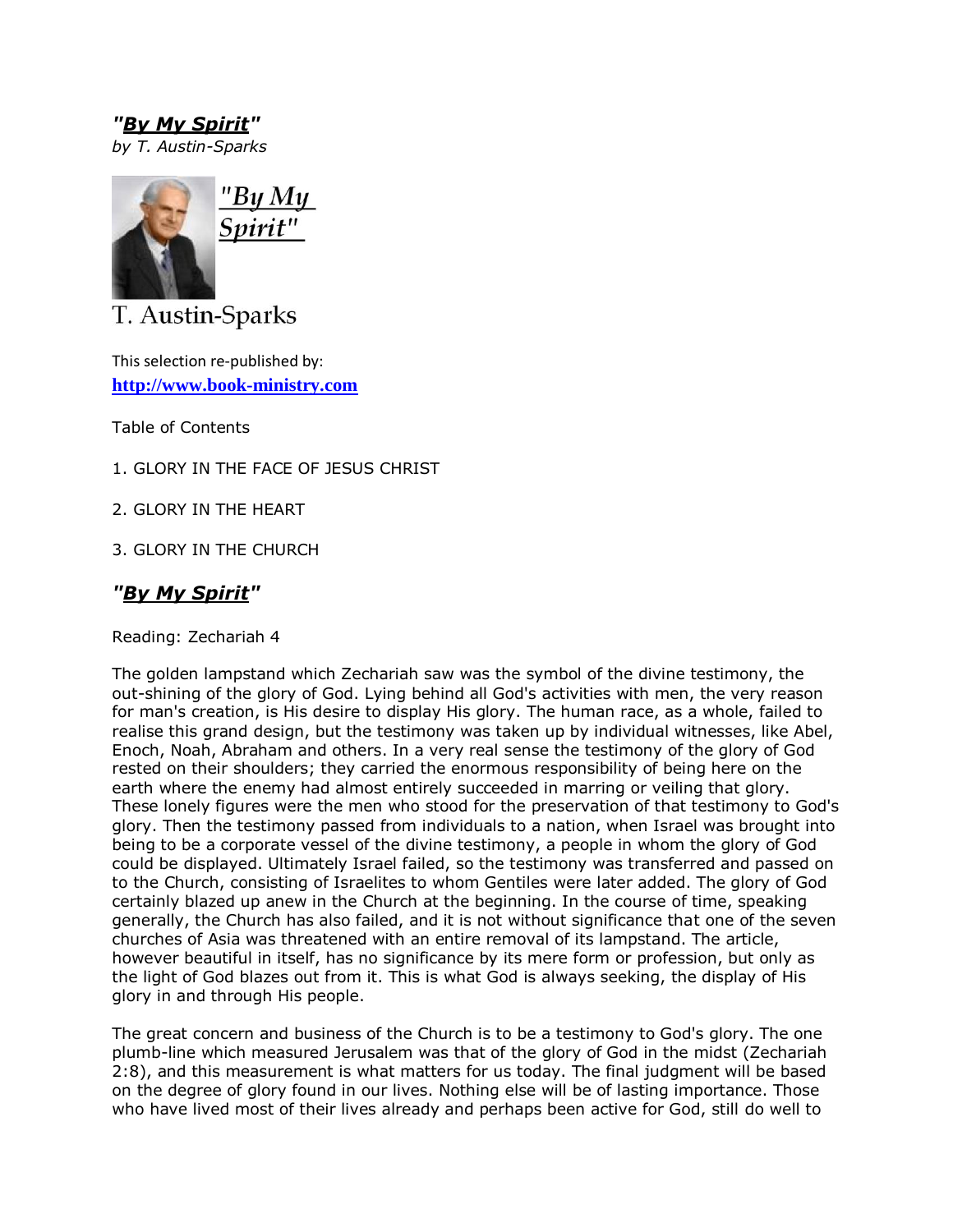face this challenge concerning God's glory, and those who are only just beginning should know the real standard for all Christian living. We may well wonder how it can be. Zechariah had the same problem in his day, and this vision gave him - and us - the answer: "Not by might, nor by power, but by my Spirit, saith the Lord of hosts".

## **GLORY IN THE FACE OF JESUS CHRIST**

The only true Witness is the Lord Jesus Christ. Through all those early individual witnesses, through Israel, and through the Church, all is gathered up into one glorious witness, the Lord Jesus. All who went before Him, pointed on to Him; all those who followed (if there was any true testimony to God's glory in their experiences) took their character from Him; the glory of God is to be found in the face of Jesus Christ. It is there, of course, by the Spirit. The testimony of God was taken up at Jordan, where the Spirit of God came upon Jesus, who was immediately challenged by Satan's offering Him the kingdoms of this world and their glory in exchange for the glory of God. It always happens in this way: man is offered this world's glory in exchange for the glory of God. But by that same Spirit of anointing which had come upon Christ at Jordan He met the challenge, and He never swerved from the straight path of seeking only the Father's glory.

It was often a trial, a fiery trial for Him, but the Spirit sustained Him and kept the testimony untarnished. Later Peter interpreted the fiery trial of fellow disciples as being connected with this same Spirit's work of glorifying God, "The Spirit of glory... resteth upon you" (1 Peter 4:14). How can it be that in suffering and adversity the Spirit of glory, not of grace only but of glory, rests upon us? It can only be because the same Spirit who came upon the Lord Jesus to enable Him at great personal cost to glorify God, has now come to our lives for this express purpose of establishing and maintaining the testimony. Wherever you find the Holy Spirit coming, whether in symbol or in reality, you will find that the immediate outcome is always the glory of God. So it was that the tabernacle was filled with God's glory. The temple, also, was filled with this glory. At Pentecost the Spirit came in fullness to the Church, and the result was glory. That day was a wonderful day of glory for the men who had such a living experience of God being glorified in Jesus Christ by the Holy Spirit, and the days following were equally wonderful as every new touch of God's Spirit upon them brought fresh evidence of God's glory.

Although we accept the fact of Christ's eternal sonship, we are told that as Son of man He was enabled to glorify the Father by means of the anointing Spirit. From the beginning of His public testimony to its completion when He offered Himself through the eternal Spirit, He carried through triumphantly His Spirit-given testimony to the glory of God. As representative Man, He lived and suffered for the one purpose of glorifying God, and so perfectly fulfilled this task that in Him the testimony to the glory of God has been secured forever. So, then, our fears and sense of weakness must not cripple us, for He has sent His Spirit into our lives so that in us, too, the testimony might be maintained and the glory seen. We can claim the promise, "Not by might, nor by power, but by my Spirit".

This also gives us the answer to the interrogation, "Who hath despised the day of small things?" (Zechariah 4:10). Out of the large numbers who went into exile, just forty-two thousand odd were ready to pay the price of letting go the comforts and security of life in Babylon to return to the land where God's testimony could be established. They were small in number, weak in themselves, despised by their neighbours, and they returned to a land which was desolate, impoverished and afflicted, so that it was indeed a 'day of small things'. But they were not to be despised, for God was backing them up as they truly sought His glory. It is no small thing to be involved in the testimony of God's glory. We should not make a virtue of smallness, as though there were something important about being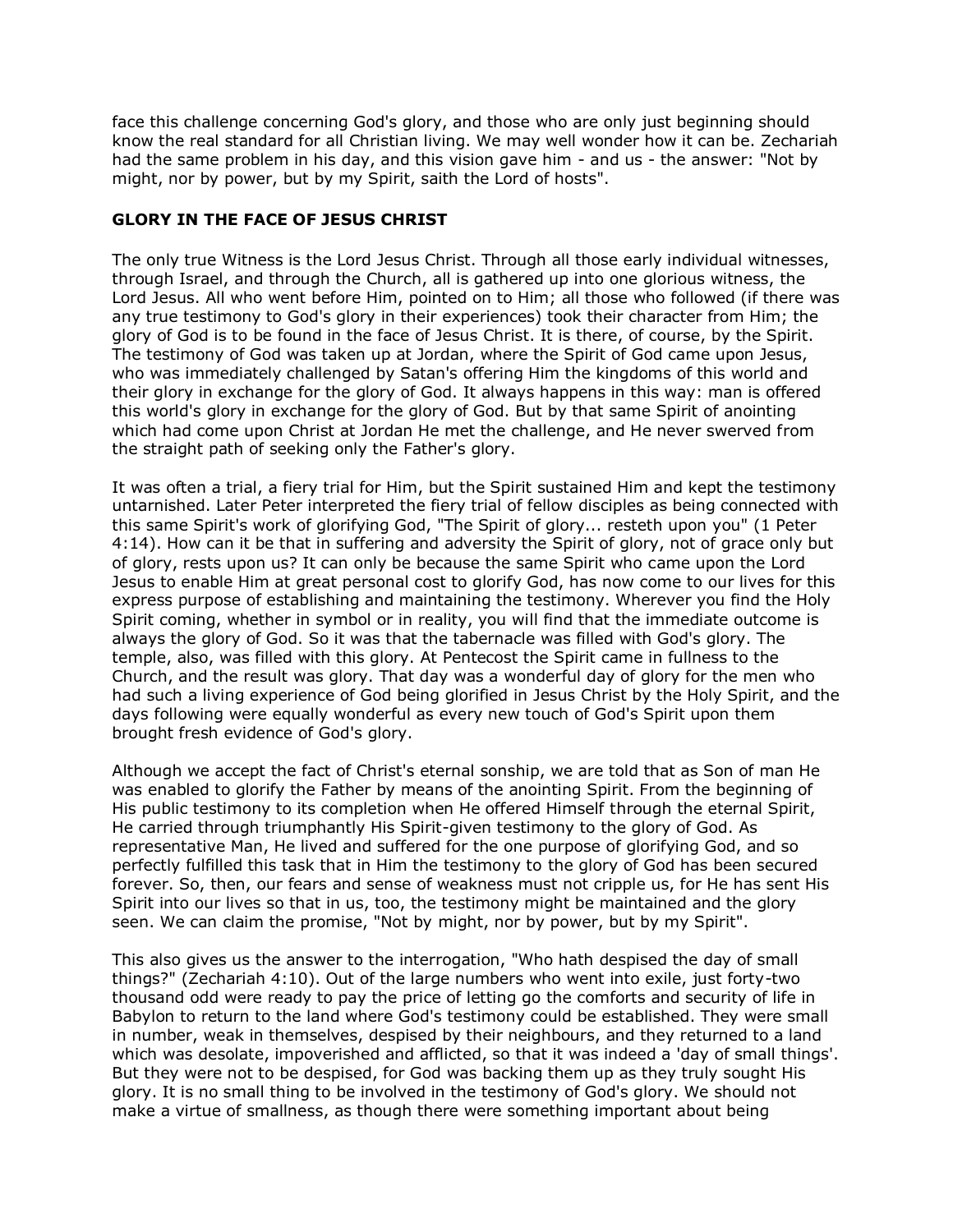despised by others, but at the same time we shall find that whenever God has called people to display His glory, He has chosen those who have no glory in themselves.

God has always been obliged to strip His instruments of their own glory. A Moses, full of Egypt's sufficiency, must go for forty years to the backside of the desert to be emptied out and made to confess his complete inadequacy before he can become an instrument for the display of the glory of God. There were times when some of the Israelites did try to despise this now humble Moses, and he made no attempt to stand up for himself, but God soon made it manifest to all concerned how wrong it was to despise him. The glory of God appeared at the gate of the tabernacle and took up the challenge. Sometimes it takes the Lord years to get us sufficiently emptied, weak and small, so that we can bear His glory in our lives, a fact which may well explain some of His dealings with us. When He has got us small enough and empty enough, then there is a chance for the working of His Spirit in glory.

## **GLORY IN THE HEART**

The testimony to the glory of God must of necessity be a heart matter. Ezra tells us that when Cyrus made his decree that the house of God should be re-built in Jerusalem and every facility be granted to those who would return to do the building, he did not make it a command that all Jews should go back. Had he done so, they would all have been compelled to return, and such compulsion would have given little prospect of glory for God. The decree was really an appeal for volunteers, "Who is there among you of all his people? His God be with him, and let him go..." (Ezra 1:3). Like the original work of the tabernacle, it was entrusted to those who were of a willing heart, for God's testimony will always be a heart matter. Those who have personal interests in view are entirely out of keeping with the objective of God's kingdom and glory. So it was that only a comparative few returned to the land when the opportunity arose, the great majority having settled in and largely become a part of the life in Babylon where all the glory was for man. Their interests and future was so tied up with that realm that it would have involved a tremendous upheaval to extricate themselves and return to a land of poor and unpopular people with only God as their security and hope for the future. It was because so many were not willing to pay the price that for those who returned it was a day of small things. Nevertheless it was not to be despised - far from it.

The Lord Jesus Himself always stressed this heart aspect of discipleship, pointing out that without the denying of self and the daily taking up of the cross, the kingdom could never be fully possessed. The end which God has in view is something much more than mere personal blessing. He is looking for those who will share with His King the responsibility for the glory of His kingdom. Such a calling will find us out if we have personal interests, for it demands hearts which are consumed with jealousy for the glory of the Lord. The Holy Spirit will always support such an attitude, for He Himself burns with the same intense jealousy. This has nothing to do with a craving for special teaching or mere negative dissatisfaction with things as they are, but signifies a real heart hunger for more of God's glory. I am not referring to the people who are eternally disgruntled and full of criticism, those who will never be contented anywhere at all; but I wish to concentrate on the believers whose hearts are really groaning in travail for the full will of God. Such people sense that there are divine purposes which are not being realised, and they are on full stretch for a testimony of greater glory for God. It was a similar concern which stirred men's hearts to obey the decree of Cyrus. The Jews who remained in Babylon were not without God's blessing, but the remnant were full of concern not for themselves but for greater glory for the name of the Lord, and this made them ready to rise up and leave everything, if only that could be realised. To them - and to us if we are their spiritual counterpart - the promise is most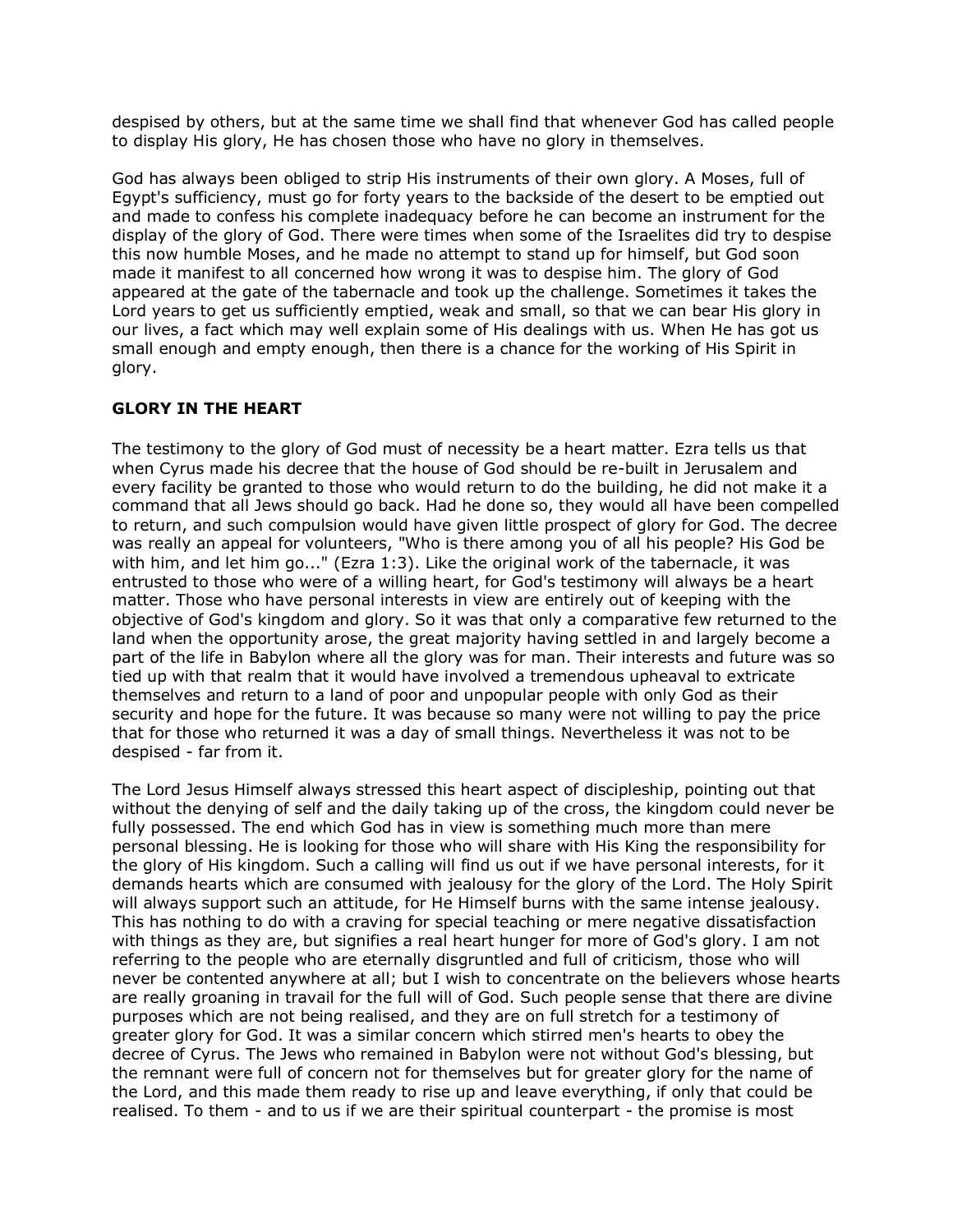reassuring, "Not by might, nor by power, but by my Spirit". We cannot pay the price, nor go through with all that is involved, in our own strength. We do not have to. The Holy Spirit is ready to take full responsibility for the glory of God, both in our own lives and also in the testimony of God through us.

## **GLORY IN THE CHURCH**

The message of Zechariah's vision is that the testimony of God, which is the glory of God, can only be established, confirmed and perfected by the Holy Spirit. The testimony of God is not a teaching, a system of truth, but an experience in life. We must be very clear about this, for we may have a great grasp of doctrine, knowing all the explanations of divine things, and yet miss the essential, which is spiritual glory. It may be true that divine glory will require sound teaching and correct order, yet these in themselves may constitute a dry technique, a mere framework, an empty shell. It is true that the tabernacle was constituted and constructed according to God's own commandments, even down to the last pin, but it did not and could not function until the glory of God came into it. Again, the temple's plans and arrangements were given by God in a detailed pattern, yet it stood empty and valueless until the glory of God filled it. The testimony is not technique; it is glory. What a sad thing it is when would-be upholders of God's testimony are legalistically and meticulously preoccupied with people's procedure, and even their dress and appearance, carrying heavy burdens themselves and imposing those burdens on others, when what God wanted was just a chance to display His glory.

It is possible, of course, to argue that just as the Old Testament insisted on correct form before the glory came, so in New Testament days the coming of glory will be dependent on careful insistence on right doctrine in the strictest correctness as well as on a perfect form of procedure, but surely Pentecost was the other way round, so far as men here on earth were concerned. In heaven, it is true, everything was perfectly according to God in Christ, and that was how the glory came down to the Church here on earth; but so far as the disciples were concerned, the doctrine and the procedure followed. The Church began with the glorious fullness of the Holy Spirit. Because of Christ's exaltation the glory was available, the anointing Spirit was released. The Church's experience was that it was the dynamic which came first, so that it was after they had the glory that they began to know what they should teach and how they should act. We must have it this way. It must be 'by My Spirit'. We can do nothing about the testimony until God acts. I cannot help to glorify God; you cannot help either; nothing that we can prescribe or provide can do it. The most perfect order will not bring glory. The most correct teaching will not ensure it. It does not come by our abilities, our understanding, our personality or drive, for nothing from man can produce this glory - it is only by God's Spirit.

The glory is itself a testimony. If we are bringing in the glory, people will want to know how they can get it. What is the use of answering them with the 'Thou shalts' and the 'Thou shalt nots' of legalistic teaching when they find no glow, no radiance, no power, but only an empty shell? The plumb-line which will show up their deficiencies is not that of Christian ideas or religious practices but the testimony of the glory of God in Christ. We begin with the glory; the whole emphasis is as positive as can be - glory by the Holy Spirit. The only negatives in this verse are connected with the futility of human power and ability.

As we have said, the testimony of God here on earth is to be found in the Church. This is variously described as God's house, God's temple and Christ's body, but in each case the essential factor is the indwelling Spirit. This is really what is meant by the phrase, 'the glory of God', namely the reality of His presence. The vessel of Testimony has as its sole object the making immediate and actual of the presence of God and fellowship with Him. Of course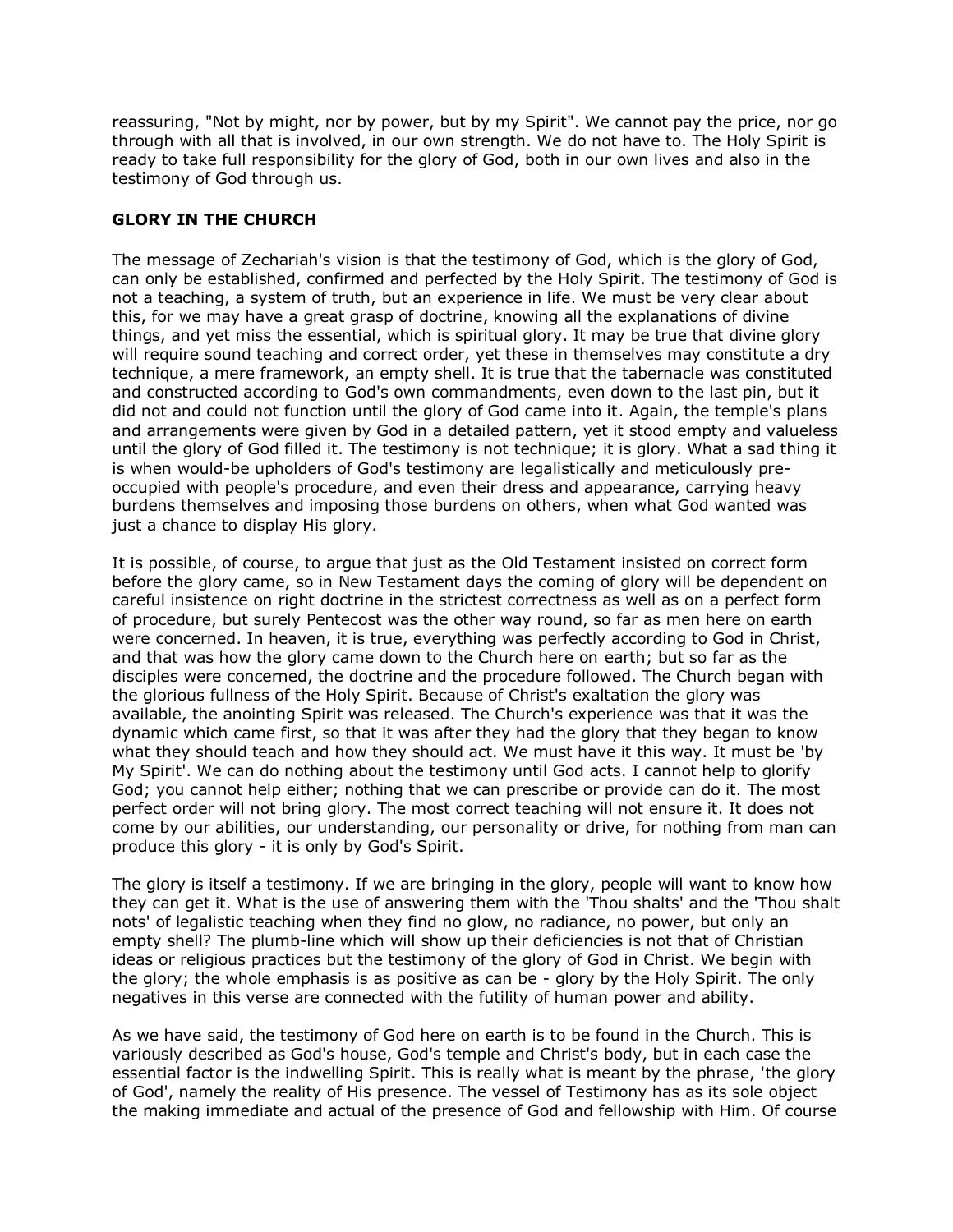God is everywhere, and can be met anywhere, even in the most isolated and remote spot a man can encounter God. The Scriptures indicate, however, that God has a wish for something more immediate than His universal presence. They speak of God dwelling with men; making His habitation among them; and then they describe the final triumph in the words, "The tabernacle of God is with men, and he shall dwell with them" (Revelation 21:3). This is something more immediate and actual than the all-pervading fact of the deity, and so the Church has as its object the presencing of God in a more personal and conscious way for the purposes of His fellowship with man.

This is what the Holy Spirit has come for, to make the presence of Christ a vital reality. The titles of 'house' or 'temple' are mere finger-posts, all pointing towards the person of the Lord Jesus. His very name, Christ, means the Anointed One, and it is by the anointing of the Spirit that God is present. The Lord's name is not only 'Jesus'; it is also 'Emmanuel', God with us. Christ is the true house of God, but since we are 'in Christ', we share in the reality of God's glorious presence.

So it is part of the Spirit's work to build us and hold us together so that there may be a united testimony to the glory of God. God needs something more than a heap of stones even if they are living stones - if He is to have a properly constructed dwelling. Christ needs more than many members, even though they are living members, since a body can only function if its members are coordinated and integrated in vital relationship. Now although there are many members there is only one anointing; we either share His anointing or we do not know its power. The anointing upon Christ is the same anointing as that which we receive, and in us as well as in Him its one purpose is to express God's glory.

It is the anointing Spirit who makes the Church to be the house of God, and the house is one because Christ is one. We must never be caught in the mistake of imagining that those who hold the truth of the one body are more in the reality of it than those who do not. Those who know nothing of the teaching are as much part of Christ's body (if they are in Him) as those who feel that they have received so much light on the subject. We must beware of the schisms which come because of the things which we know and others do not, for light alone can easily cause divisions. "Is Christ divided?" (1 Corinthians 1:13). That was a challenge made to the church whose members were so ready to boast of their knowledge and so partisan in their attitude to various spiritual teachers. These were the very people whom the apostle described as being a temple of God (1 Corinthians 3:16), and also warned very solemnly against destroying that temple. How is the temple destroyed? It is by trying to divide Christ, by making parties and groups among the Lord's people, often by wrongly imagining that they are superior to other Christians because of the teaching they have received or the teacher whom they follow. This is an offense to the Holy Spirit, and a sure way of thwarting God's desire to show forth His glory. The Lord Jesus has so identified Himself in the Spirit with all who are His own people, that what is true of Him is also true of them, and what is done to them is really done to Him. So it is that practical love towards any of His members opens the way for His Spirit's working and, conversely, carelessness, indifference or antagonism towards other members of Christ is a sure way of quenching the Holy Spirit. It may be that this is the explanation of there being so much less glory among God's people than there ought to be. The moment we grieve the Spirit, we begin to dim the glory. It is in their life together that God's people form the golden lampstand into which He will pour the golden oil through His own golden pipes. Let us not accept any less objective than God's glory when we seek His fullness, for the Holy Spirit's presence among us is specifically promised for the express purpose of providing a testimony to that glory. God's negatives ("not by might, nor by power") are but to make way for His glorious positive - "but by my Spirit, saith the Lord of hosts."